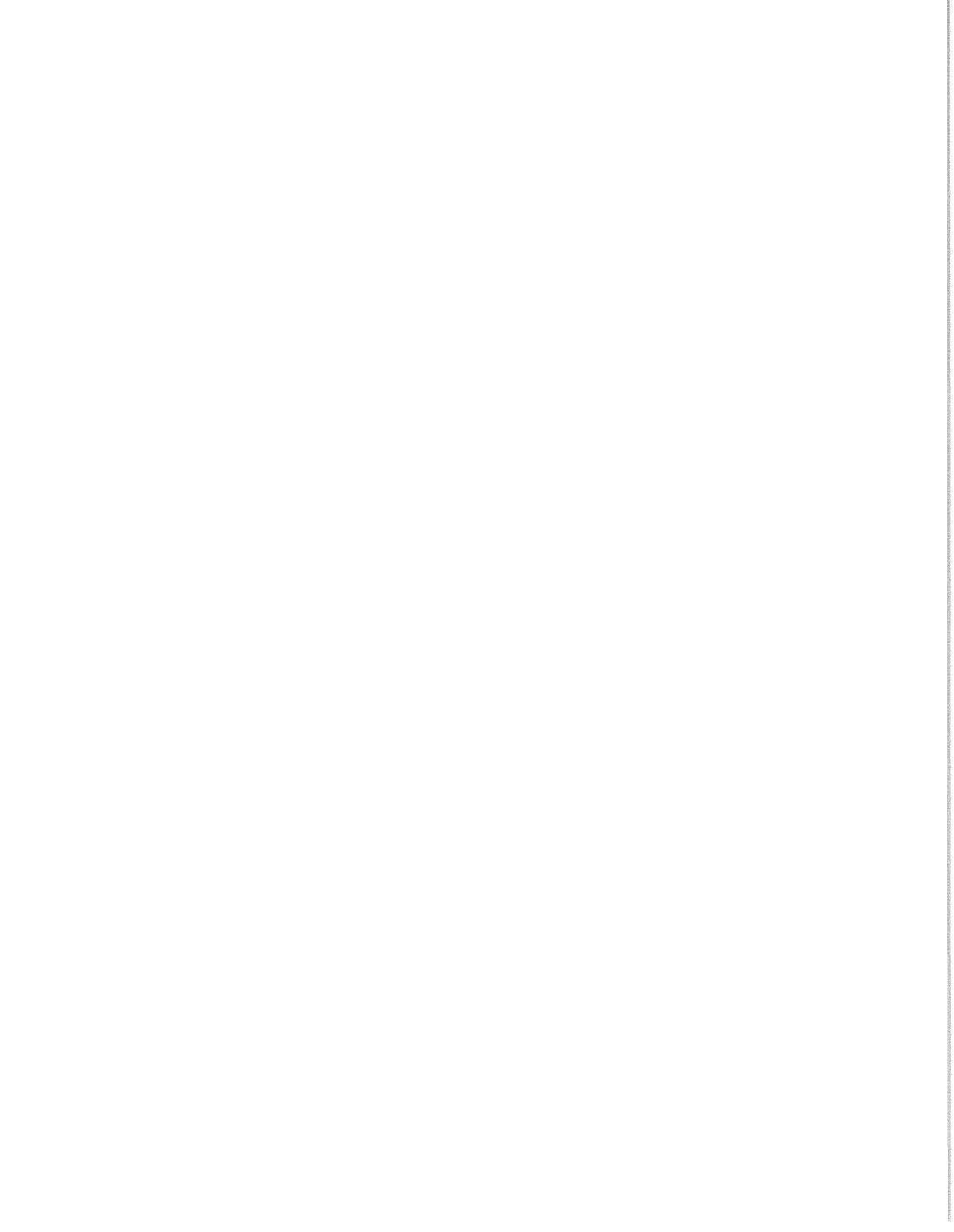## **Summary**

The fourteenth Arctic Winter Games (A WG) were held in Eagle River, Alaska in March 1996. It marked the first time in their 26-year history that the AWG had been held in Southcentral Alaska. This study estimates the impact of the games on the regional economy.

The *direct* initial increase in spending resulting from the AWG was an estimated \$2.49 million and the initial equivalent increase in jobs was 43.4 person-years of employment. The *total* impact of the games—including the indirect effects—was \$4.26 million in increased regional income and the equivalent of 62 person-years of employment. Note that these estimates are based on assumptions outlined in the text of the report. Those assumptions qualify the findings.

This study does not explicitly consider the 125,000 hours of volunteer time that were required to stage the games. We generated our estimates with the Alaska Input/Output model, which the Institute of Social and Economic Research developed to analyze the Alaska economy.

Many additional impacts of the 1996 Arctic Winter Games are not quantifiable but are nonetheless real. Certainly the games increased the sense of community in the area of Eagle River, Chugiak, and Anchorage. The games and the events held in conjunction with them also undoubtedly contributed to increased understanding among the people of the North. Almost two thousand people from across the North came together at the games. The Russian dancers from Magadan, for instance, provided Alaskans and others with a glimpse of their culture. One young girl from Baffin Island in Canada's Northwest Territories had never seen trees before she came to take part in the games.

And, on a more personal level, the author's 12-year-old son-who took part in crosscountry skiing at the games—described it as "the best week of my life." We need to keep in mind that economic impacts are only one part of the overall effects of the Arctic Winter Games.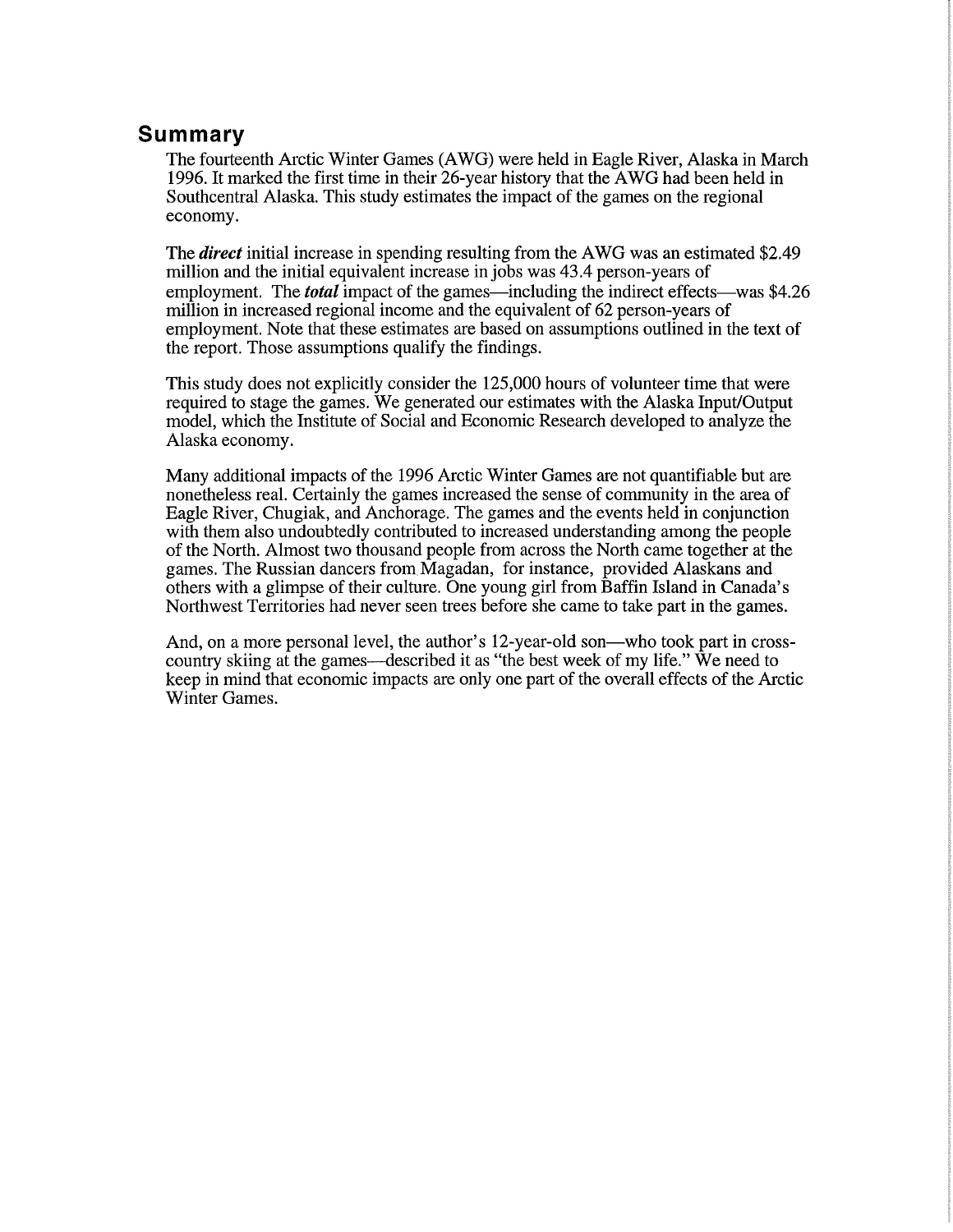#### **Background on the Games**

The idea of holding winter games just for athletes from northern communities had its genesis in the mid 1960s, during the Canada Winter Games. At those events, the political leaders of the Yukon and Northwest Territories looked on as their athletes were bested in nearly all competitions. The leaders realized that northern communities, drawing on a small pool of athletes and having inadequate training facilities, were at a competitive disadvantage compared with their southern counterparts. Parity in competition on a national level would be a long time in coming.

Thus, the Arctic Winter Games were born. The first games took place in 1970 in Yellowknife, Northwest Territories. The games are intended to provide training and competitive opportunities for northern athletes other than the elite athletes who have other opportunities. During the first Arctic Winter Games, 500 athletes from Alaska, the Yukon, and the Northwest Territories participated. Since then, the games have been held every two years at various sites within the participating jurisdictions.

The numbers of participating governments and provinces, competitive events, and athletes have grown over time. Greenland and the Canadian province of Alberta have become permanent members of the games, and during the past two games the Russians have sent small contingents of athletes from two of their northern regions—Magadan in the Russian Far East and Tuymen in central Russia.

In addition to the games themselves, teams trials are held in each of the jurisdictions. In Alaska trials are held at various locations throughout the state. For instance, the 1996 cross-country skiers representing Alaska were chosen through races in Homer, Soldotna, Anchorage, Eagle River, Fairbanks, and Saleha. Other sports have similar selection processes. So the Arctic Winter Games involve more than just the competitions that take place during the games themselves-they involve a large number of events in many locations.

The 1996 games were the fourteenth Arctic Winter Games and the largest to date, with over 2,000 athletes, coaches, officials, and dignitaries from around the Northern Hemisphere. Nineteen sporting events were held, ranging from hockey to dog sledding to basketball to curling. Along with the sporting events, each contingent brought cultural displays and performers. These combined elements make the Arctic Winter Games not only a sporting event but a celebration of life in the North.

The Arctic Winter Games International Committee is funded by an annual levy on the five governments with representatives on the Board of Directors—the Northwest Territories, the Yukon Territory, Alaska, the province of Alberta, and Greenland. The host societies (the local organizations in each province, state, or nation) receive substantial cash grants from their respective governments. In Canada the host societies receive money from the national, provincial, and territorial governments as well as the host municipalities. In Alaska the funding is primarily provided by state, municipal, and borough governments. Greenland's participation is funded by the home rule government of Greenland through the Greenland Sports Federation. In all jurisdictions the private sectors are playing an increasingly important role.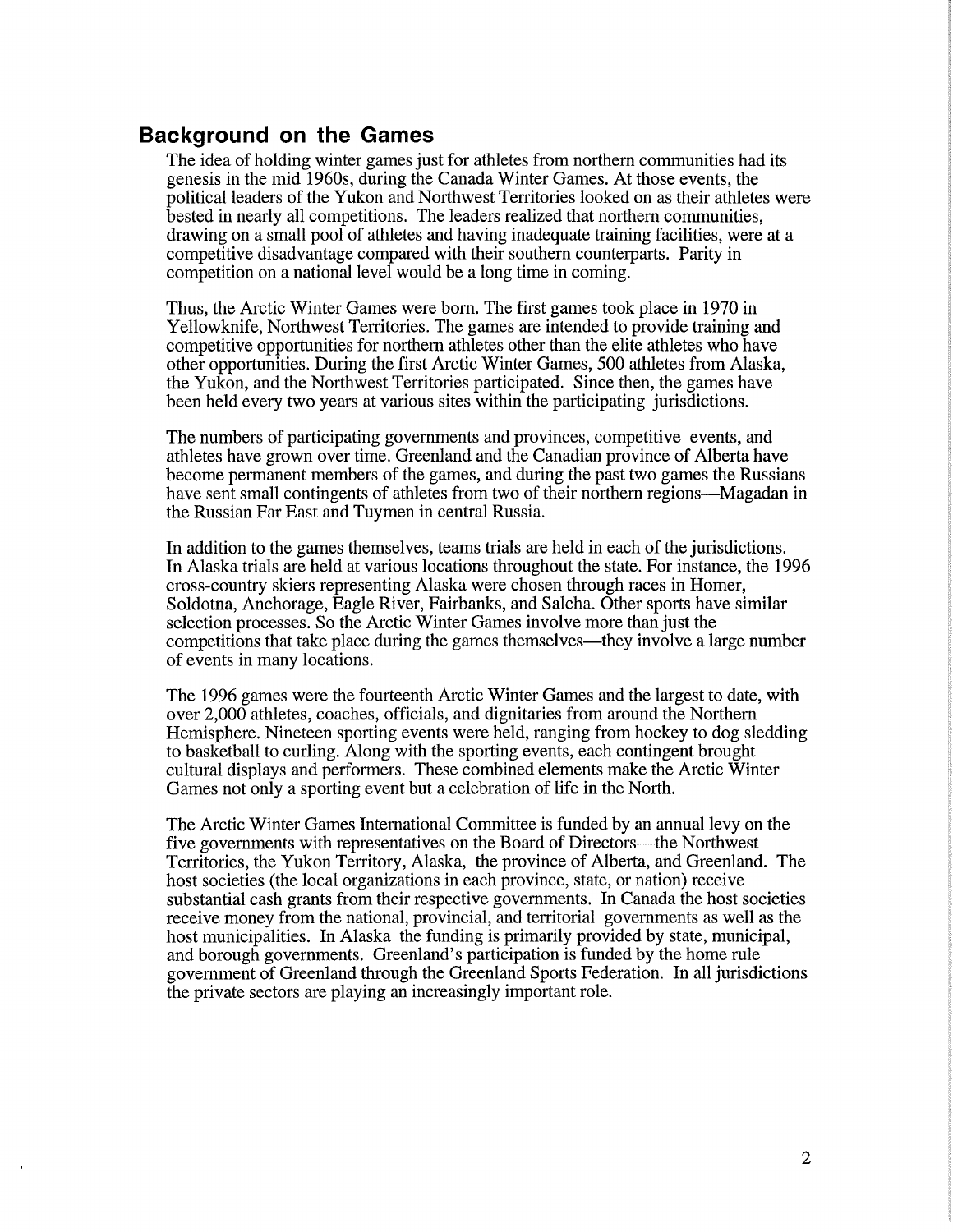#### **How the Games Create Economic Impacts**

While the purpose of the Arctic Winter Games is to provide competitive opportunities on an international level for local and regional athletes, it is hard to ignore the fact that the games also have a significant impact on the economies of the host jurisdictions. The games bring significant extra money into the economy of the host jurisdiction for approximately 10 days. While the impact of these games is much less than that of the Winter Olympics, the impact is analogous.

The economic impact of the Arctic Winter Games result from several factors. The first is the host society's spending in the local economy. This spending is financed by governmental grants, private sector grants, and private sector 'in-kind" spending. Second, the game participants (athletes, coaches, officials, and dignitaries) from other regions spend money in the local economy. Third, spectators who travel to the games spend money locally. Fourth, local participants and spectators spend money locally that they would normally spend elsewhere. Each of these components of spending will be examined and explained in depth below.

The total economic impact of the games can be measured in terms of increased spending and the corollary increase in income in the area where the games are held. As a result of the increased spending created by the games, incomes of people in the region increase-and these people in turn spend more. This spending further increases income, which in turn, further increases spending—and so on. In effect, the income of the region where the games are held increases by a multiple of the initial increase in spending that accompanies the games.

Economists call this effect the *multiplier effect,* and it is the sum of two types of spending. The initial or new spending that results from the games-for example, a team member goes into a store and buys something, generating income for the store's owner and employees— is referred to as the autonomous spending. However, the store owner or the employees now have more income, which they in turn spend. Thus, there is a second type of spending—indirect or induced spending.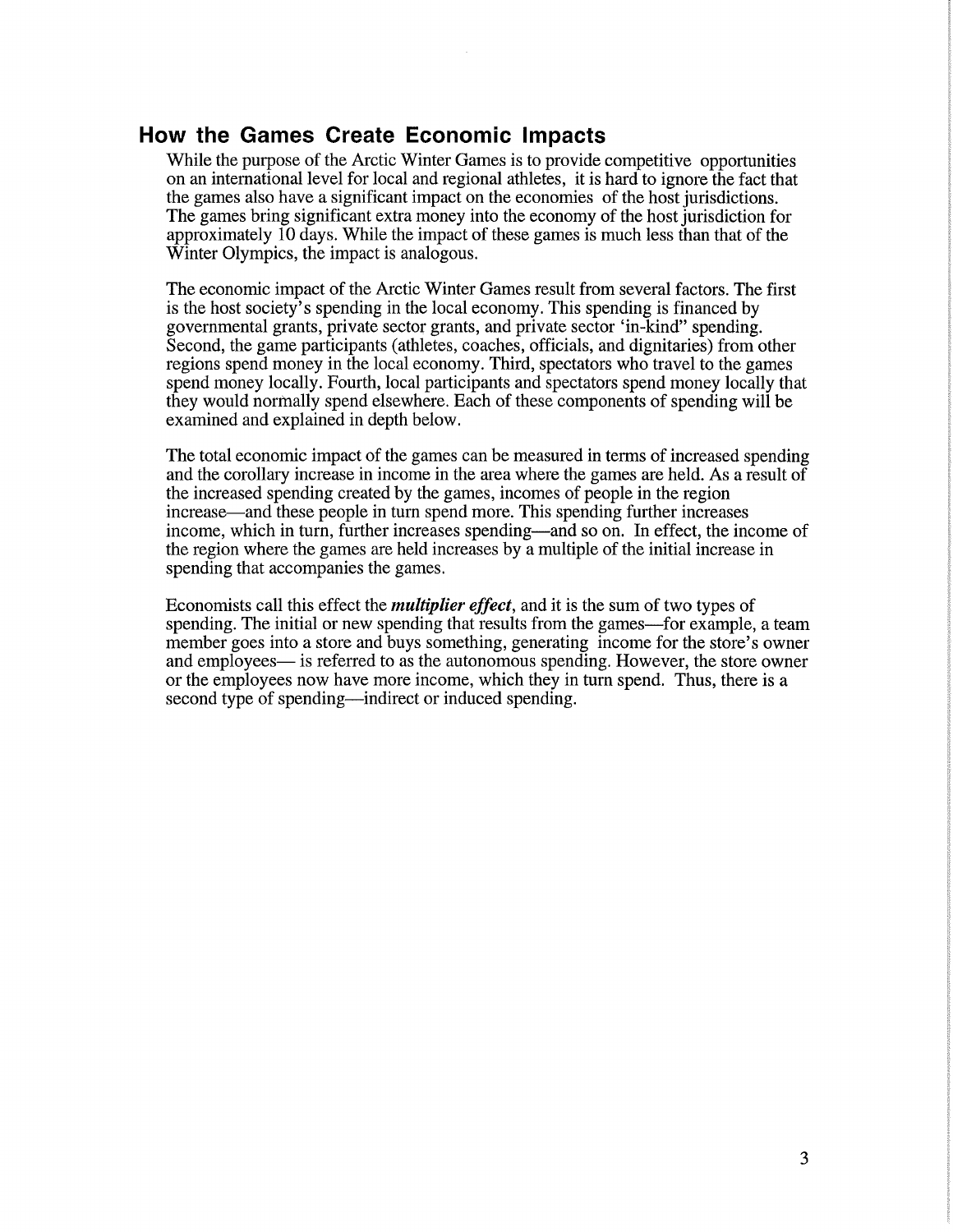## **The Chugiak/Eagle River Arctic Winter Games**

The Chugiak/Eagle River Arctic Winter Games Host Society was formed to help the Municipality of Anchorage plan and implement the 1996 Arctic Winter Games. The total budget of the 1996 AWG was just over \$2 million. This budget came from three main sources: government grants (State of Alaska and Municipality of Anchorage); private cash and in-kind contributions and sponsorships; and sales (tickets to venues and merchandise). In addition, there were some small miscellaneous revenues from special fund-raising events.

Assessing the economic impact of the games is difficult at best. A true measure of the economic impact of an event would be all the additional spending that took place in the economy as a result of that event, over the spending that would have taken place without it.

The new spending that was injected into the Eagle River economy as a result of the games came from two places: spending by the host society through the budget for the games, and spending by participants and visitors.

An additional part of the economic impact of the games did not involve explicit spending but rather in-kind contributions from local vendors. The impact of in-kind contributions is assumed to be similar to that of cash expenditures, except in-kind contributions don't involve an explicit outlay of cash. The service or good is still produced, wages and other costs of production are paid by the firm, and money is respent in the economy.

This study assumes that the multiplier effects of in-kind contributions are the same as for explicit cash expenditures. This may not be totally true, but it is a first approximation. Some small firms may have made in-kind donations, where the services were donated but no added spending took place. Carpenters, for example, might have donated time and not generated any additional spending—just spent extra time providing the in-kind service, with no payments for inputs and no opportunity costs, other than their lost free time. However, most of the in-kind contributions counted in this portion of the study came from relatively large firms, and the assumption that these expenditures are similar in their economic impact to cash expenditures is a close approximation.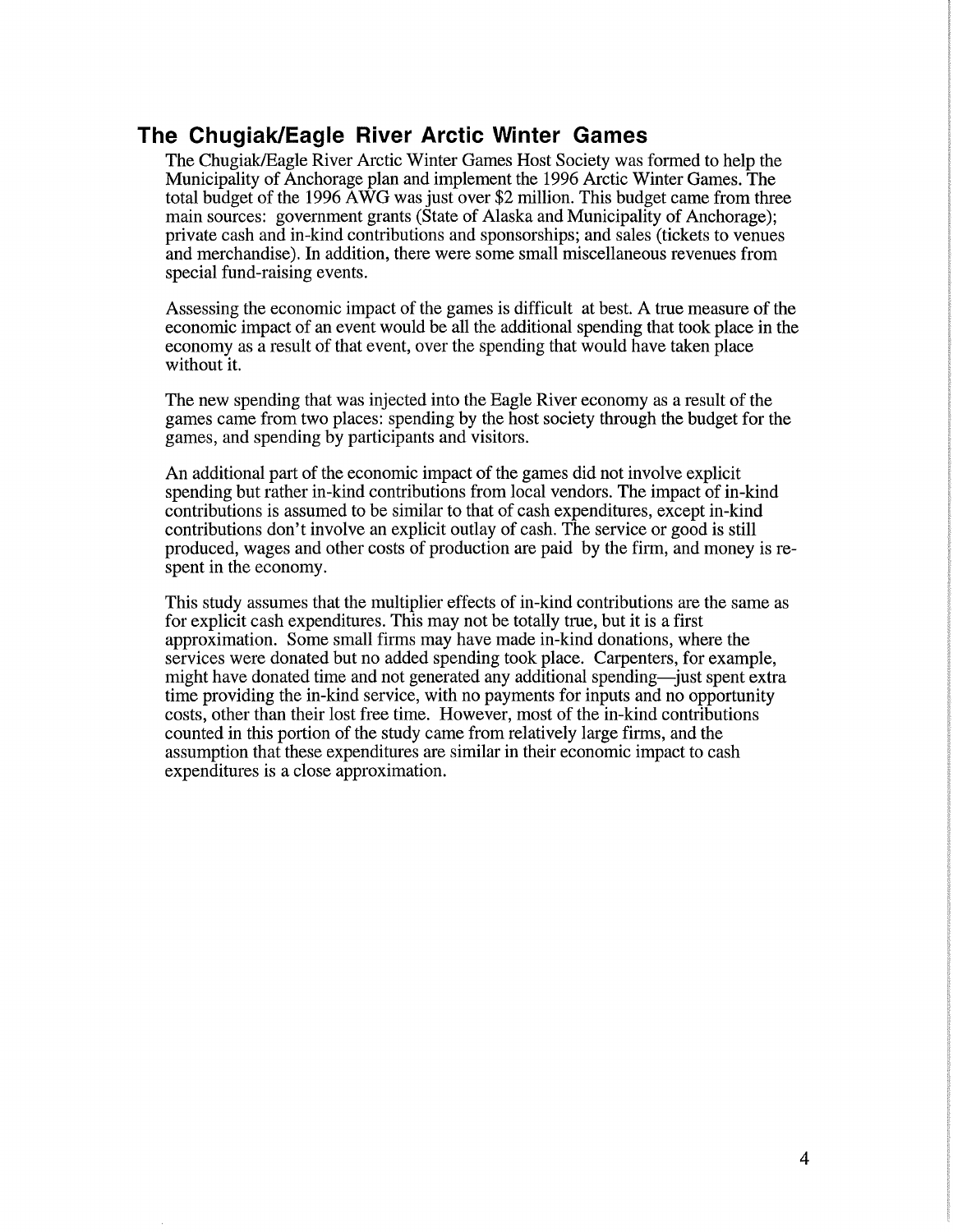## **Host Society Budget**

In examining the budget and the spending of the host society, we made one major assumption: that the money spent by the host society would not have been spent in the local economy had the games not been staged in Eagle River. The budget is assumed to be autonomous spending—new money that flowed into the local economy as a result of Eagle River's hosting the games. It is not entirely clear whether this assumption is valid, because money the host society raised from local and state governments might have been spent in the local jurisdiction anyway, but in a different manner in a different time. Also, the private contributions to the games by business firms might also have been spent in the community at a different time or in a different way.

However, it is impossible to know whether or how much of this money would have been true marginal additions to spending. Certainly a significant portion of the direct budget expenditures of the host society was new spending. Although it may be somewhat arbitrary, we assumed that all of the host society budget was autonomous spending.

Second, we assumed that in-kind expenditures had the same effect as cash expenditures. We assumed that if firm A donated \$1,000 of its product, that donation had the same impact as if the host society had spent \$1,000 buying the product from the firm. We assumed in-kind services were purchased at their true market value. If a firm donated \$1,000 of product, the firm had to pay the recourses necessary to have the product produced.

The 1996 AWG cash expenditures amounted to \$1,200,000. In-kind expenditures came to \$615,000. Additionally, it appears that the host society earned about \$100,000 in profit from the games, and we assumed that this money will be spent in the local economy-possibly as seed money for future events. Thus, the total spending that resulted from the direct budget of the 1996 Arctic Winter Games was \$1,915,000.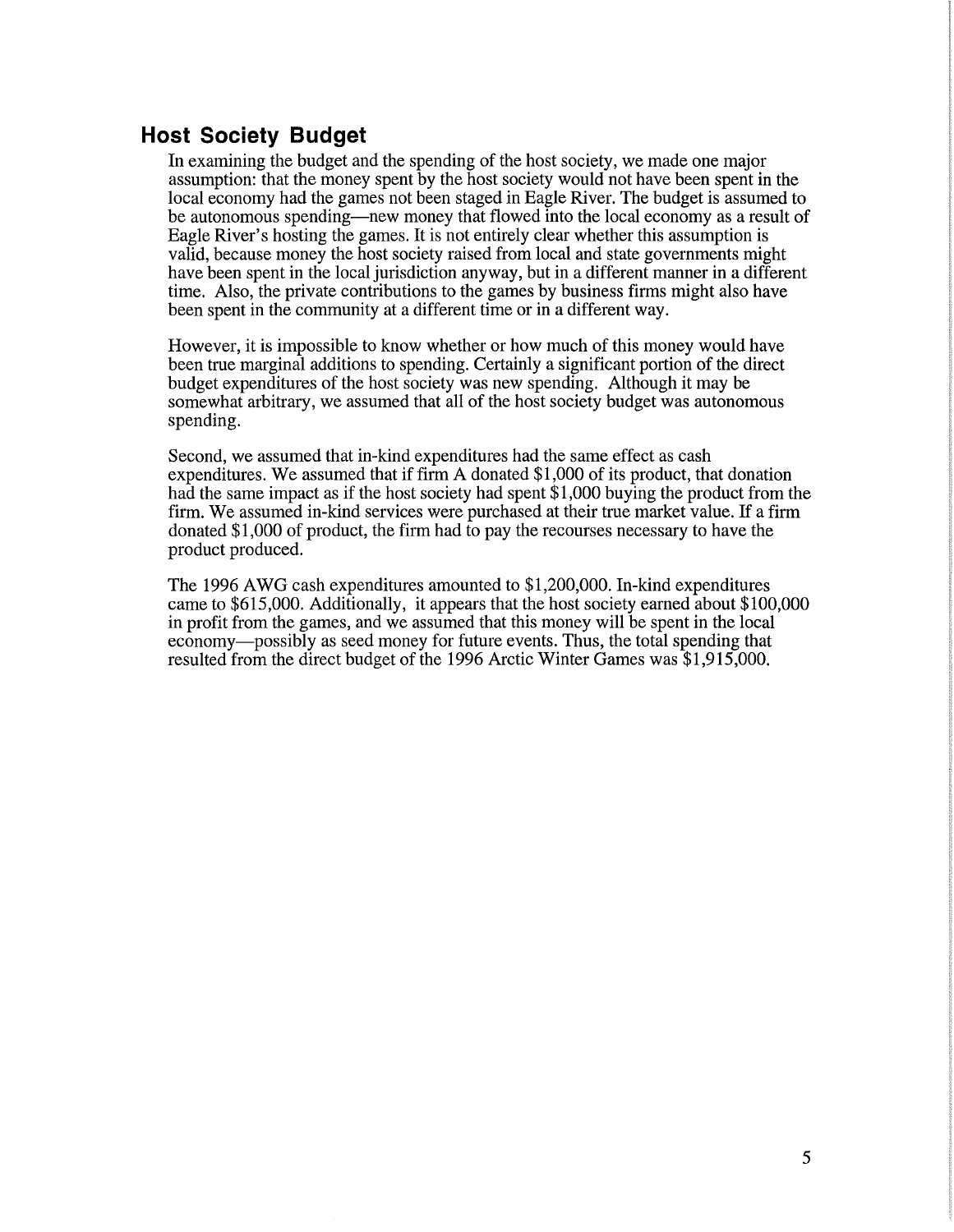## **Visitor Spending**

A second component of spending as a result of the games was spending by visiting athletes and coaches. There were 1,525 athletes, coaches, and team leaders at the 1996 A WG, staying in various places. Athletes and coaches were housed at schools and recreational areas. There were approximately 50 officials from outside Alaska, visitors to the Eagle River venue. This included 10 officials (skating and table tennis judges) from the Lower 48 states. The officials and team leaders stayed at transient housing on Ft. Richardson, a U.S. Army post adjacent to Eagle River.

The host society provided game participants with food and housing. However, athletes, coaches, and team leaders also spent their own money in the local economy— for such things as souvenirs, entertainment, occasional meals outside the games' cafeteria, and other miscellaneous expenses.

It is not known how much spending was done by this group, in total. This is one area of further research that could be undertaken. Ideally, it would be desirable to survey the athletes and coaches to determine how much they spent in the local economy. This could be done with a random sample, so that it would be possible to get accurate assessments of spending in the local economy from a relatively small number of participants. Such a survey would have to be set up prior to the games. Athletes, coaches, and team leaders could be contacted and asked to keep diaries tracking their spending during the games. This information could then be imputed to all the athletes for an accurate assessment of this component of spending.

However, although we don't have such survey information, it is possible to make some estimates, based on information from other sources. The Alaska Department of Commerce and Economic Development's Division of Tourism collects data on visitor (tourist and business traveler) expenditures. These data suggest expenditure estimates in the range of \$25 to \$50 per day might be appropriate. Usually spending by tourists and business travelers is in the range of \$150 per day—but food and hotel expenses account for half that total.

A study in process at the University of Alaska Anchorage at the Institute of Social and Economic Research is examining the economic impact of the Great Alaska Shootout, a basketball tournament that takes place in Anchorage every November. Early indications are that participants may spend in the range of \$25 to \$30 per day.

For this study, we assumed that each of the AWG participants spent \$25 per day. We used a conservative estimate for several reasons. Many of the participants are young; most are not financially independent and have to rely on their parents or other adults. They have limited access to discretionary money. However, this is a special event for the participants, and they train and plan for the A WG for a long time. Some might have saved a considerable amount to spend during the games. Another factor that would tend to limit spending is that most of the participants come to Eagle River just for the games and not to take part in tourist activities. Some of the older participants might have spent larger amounts. Some of the coaches and team leaders, but likely not too many, probably rented vehicles. Again, readers need to keep in mind that our assumptions are just estimates (best guesses); if there were spending surveys at future games, our impact figures would be more accurate.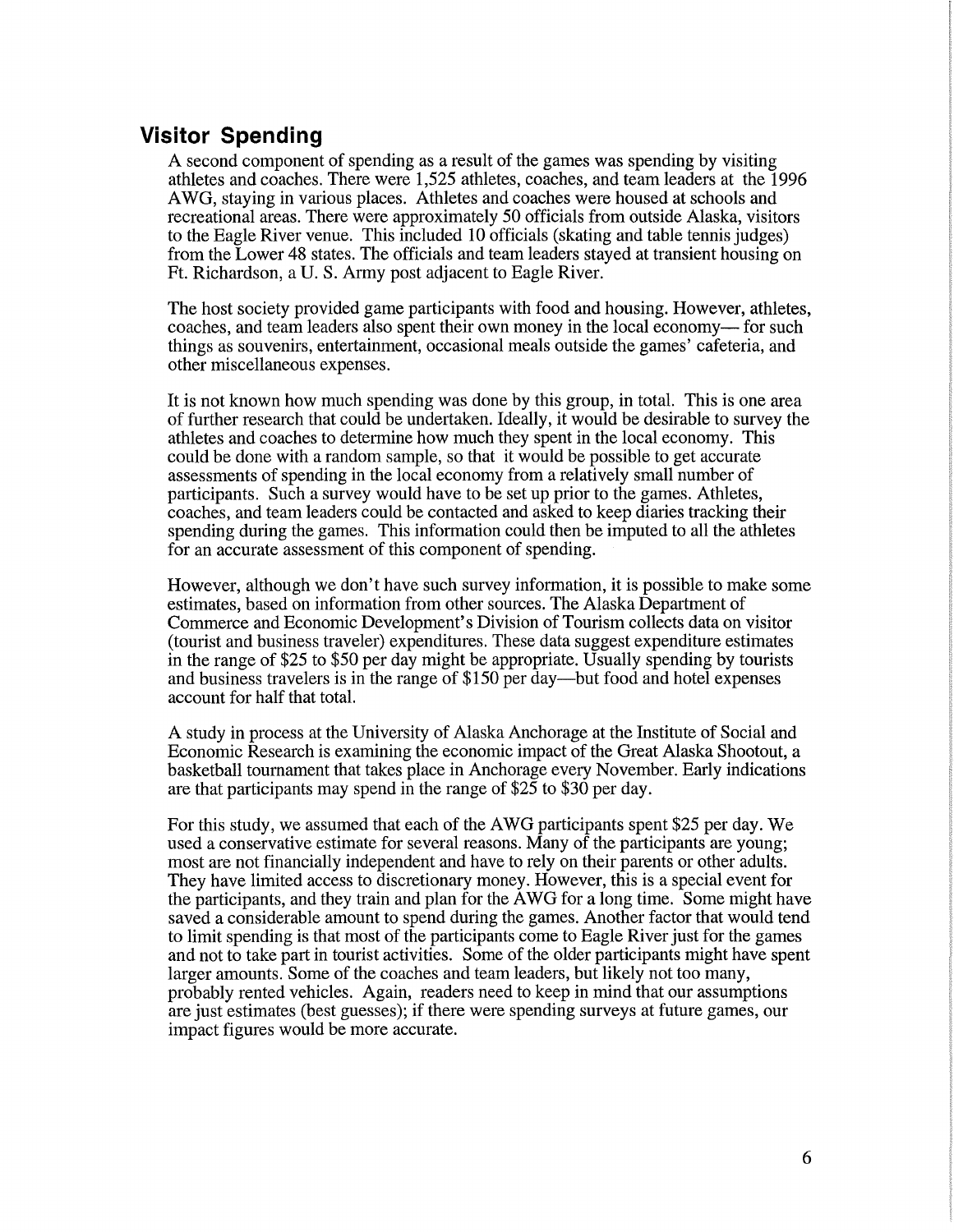In addition to the athletes and coaches, officials estimate that there were approximately 200 visitors—friends and families of athletes, coaches, and team leaders—at the Eagle River games. These visitors stayed at various commercial establishments. Approximately 140 stayed at the Hilton Hotel in Anchorage, about a 20-minute drive from Eagle River. We assume these visitors spent \$140 per day per person-the level of spending by outside visitors who come to Anchorage for the Great Alaska Shootout. In the absence of any better information, we assume that visitors attending the Eagle River games spent similar amounts as visitors attending the Great Alaska Shootout, another athletic event. Again, we suggest that at future games, surveys of the number of visitors and their spending could provide much better information for estimating impacts.

The A WG International Committee members and their families also attended the Eagle River games. Officials estimates put this group of visitors at about 20. These people stayed at commercial establishments. We assumed they also spent their money like the group of visitors described in the paragraph above. Again, this should be rather easy to determine, if research were done during future games.

Spending by participants and visitors may vary, depending on where the games are held. Athletes may spend differently in a larger metropolitan area like Anchorage and Eagle River than they would (on average) in Yellowknife, Fairbanks, or Whitehorse. Without further research we can't say for certain. Such research could be done without a great deal of effort, given the proper planning.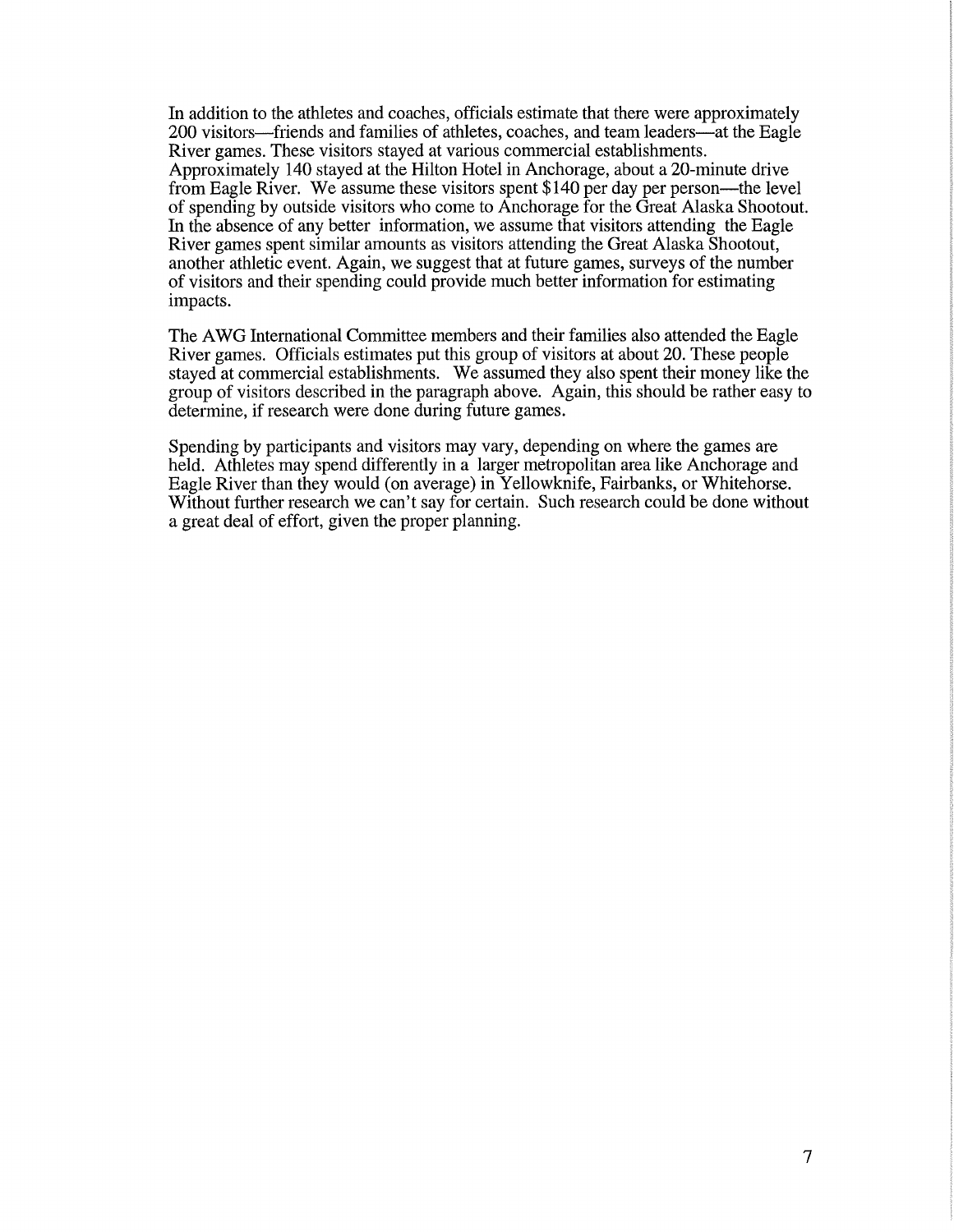## **Alaska 10 Model**

We calculated the impact of the 1996 Arctic Winter Games using an input-output model that ISER economists designed to measure the impact on the Alaska economy of various projects and programs. The model describes economic activity as the flow of payments among industries and consumers in Alaska by region. It divides the state into four regions: Southeast (Juneau and the Alaska Panhandle), Southcentral (Anchorage and the Kenai Peninsula), Southwest (Kodiak, Bristol Bay, and the Yukon-Kuskokwim Delta area), and Northern (Fairbanks, the Interior, and the North Slope).

The model examines basic industries—such as fishing and tourism—that sell goods to customers outside the region or state. These sales bring money into the economymoney that circulates among the basic industries and the support industries, which buy locally produced goods and services. Money flows between the region's households and the region's industries: industries pay wages to households for labor, and households purchase good and services. Finally, money flows out of the region and the state as both industries and households purchase goods and services produced outside the region.

We assumed the 1996 Arctic Winter Games brought money into the regional economy-money that would not have come into the economy had the Arctic Winter Games not been held here. We treated the Arctic Winter Games as a one-time injection of spending: a one-time tourist event. Some of this money flowed directly back out of the economy-for instance, when part of the money was used to purchase computers that came from outside Alaska. Some circulated repeatedly through the economy; for instance, local residents working at firms where the money was initially spent would then spend their wages at local stores—which in turn would employ labor and make local purchases.

Economic impacts result from both the initial expenditures on goods and services and on the downstream expenditures as the money circulates through the economy. Inputoutput models attempt to measure the total effect on the economy of a change in expenditures. Once an initial expenditure was made for the AWG (for example, a local printer was paid to print programs), the money would circulate through the economy and create a chain reaction of additional expenditures.

Input-output analysis traces that flow of spending through various sectors of the economy. It begins with an account of expenditures for final products (final demand) produced by each sector of the economy. In this instance, the final demand came from the budget expenditures of the host society—in both cash and in-kind expenditures and from spending by the 200 or so visitors who came to the AWG from outside Alaska. The analysis then uses a detailed accounting of the spending by each sector of the economy in the other sectors to determine how money circulates in the economy. By accounting for this circulation, the analysis provides an estimate of the full effects of spending.

This type of analysis allows us to compare the economy in two different equilibrium states. The first is the level of input (and jobs and payroll) before the new spending occurs. The second equilibrium state includes not only the effects of the initial new expenditures, but also the additional effects of that expenditure circulating through the economy.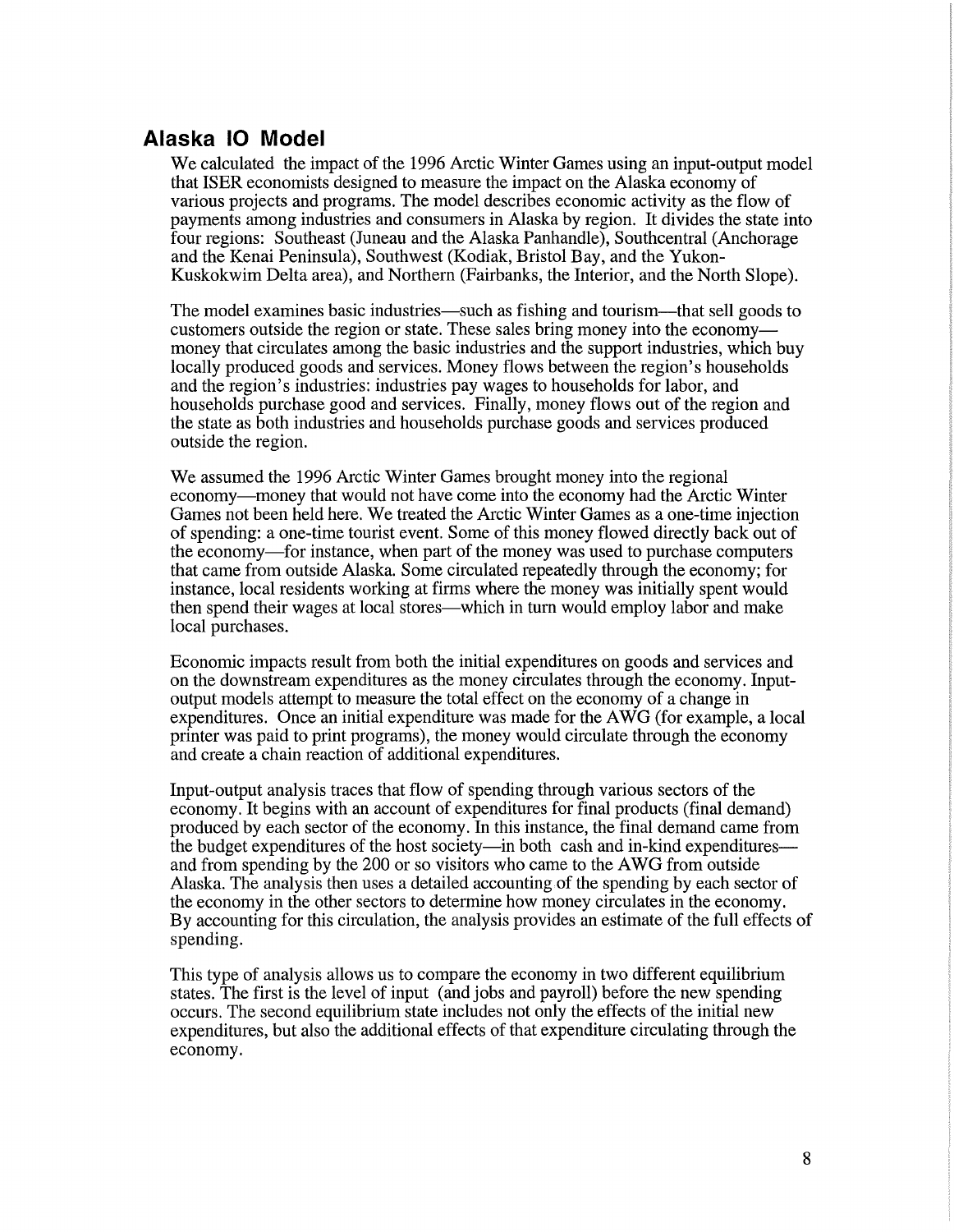The Alaska input-output model was custom designed to take account of the unique characteristics of the Alaska economy. ISER constructed its model based on a national input-output model created by the U.S. Bureau of Economic Analysis, with adjustments to make it conform more closely to the industrial composition of the Alaska economy.

Economists generally refer to the effects of initial expenditure as "direct effects," and to the effects of subsequent additional expenditures as "indirect effects." In the case of the A WG, the indirect effects we discuss will occur over time, and the economy will eventually return to its initial equilibrium state. The AWG was a one-time event and not an on-going project-as contrasted with the proposed satellite launching facility on Kodiak Island, for instance, which would inject new money into the economy year after year. The AWG caused a brief temporary increase in economic activity, not a higher level of continuing economic activity.

Our first analytical task was estimating the sector impact of the A WG. The budget of the host society was primarily an accounting tool, not designed for the purpose of estimating the economic impacts of the AWG. The budget was put together to record expenditures by area of responsibility in the games. So it was difficult to know exactly in which industrial sectors the funds were spent. Significant expenditures were made for equipment, and usually we assumed that these were expenditures made in the retail sector. Printing, which was all done locally, was entered in the input-output model under "other manufacturing." We assumed the miscellaneous expenditure category was spent half for business services and half in the retail sector. Again, some of our decisions were arbitrary, but we assumed that the expenditures approximated what happened on a sector by sector basis.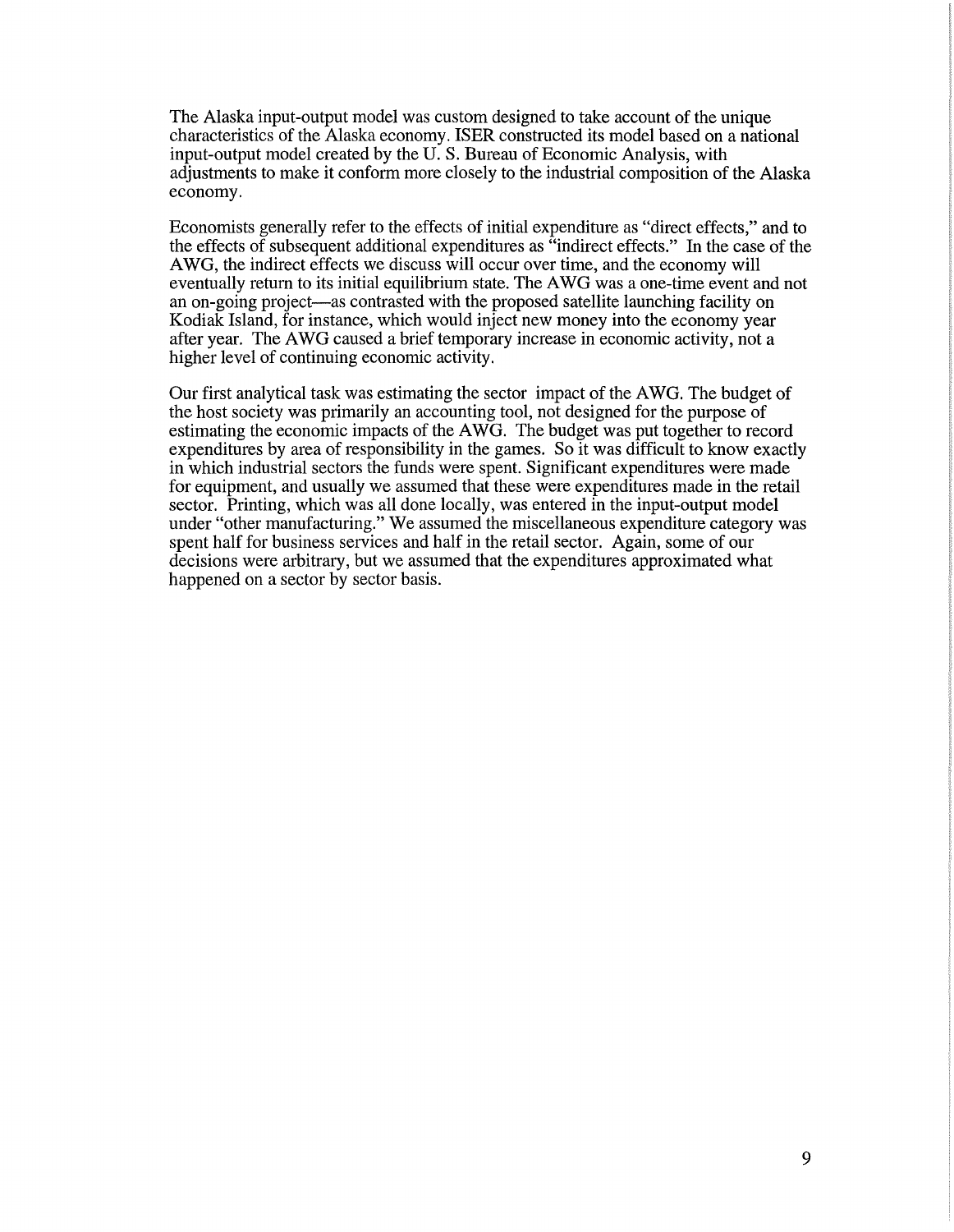## **Economic Impact**

The vectors of final demand for each of the categories of spending are given in Table 1-A. This is the aggregate autonomous spending that took place at the 1996 AWG. This table assumes that these funds would not have been spent in the regional economy, were it not for the A WG. The total level of autonomous or direct spending as a result of the AWG was \$2.49 million.

Table 1 summarizes the economic impacts of the AWG. The direct effect of the 1996 A WG is the same as the vector of final demands given in Table 1-A. Of that total direct spending, about \$959,000 went into payroll. This payroll accounted for the equivalent of 43.4 jobs in various sectors.

Table 1 also shows that the \$2.49 million in direct spending ultimately created \$4.26 million in total spending. Put another way, the initial \$2.49 million in direct spending created an additional \$1.7 million in spending as the money circulated through the economy. The additional spending also created additional jobs, so that the total growth in equivalent employment was 61.9 jobs. Table 2 breaks down the total employment and payroll impacts by industry. Table 3 breaks down the employment impacts by industry and region. Table 4 presents both the direct and indirect increases in payroll by region and industry.

A word of caution should be entered here. We are not reporting that the AWG created 62 jobs, but rather that the increase in spending was the equivalent of increasing employment by 62 jobs. Certainly, part of this increase was in overtime for existing jobs. Additionally, it must be remembered that this is a temporary increase, because the A WG was a one-time event. So these jobs are the equivalent of 62 one-person jobs, at the average payrolls in each of the various industries.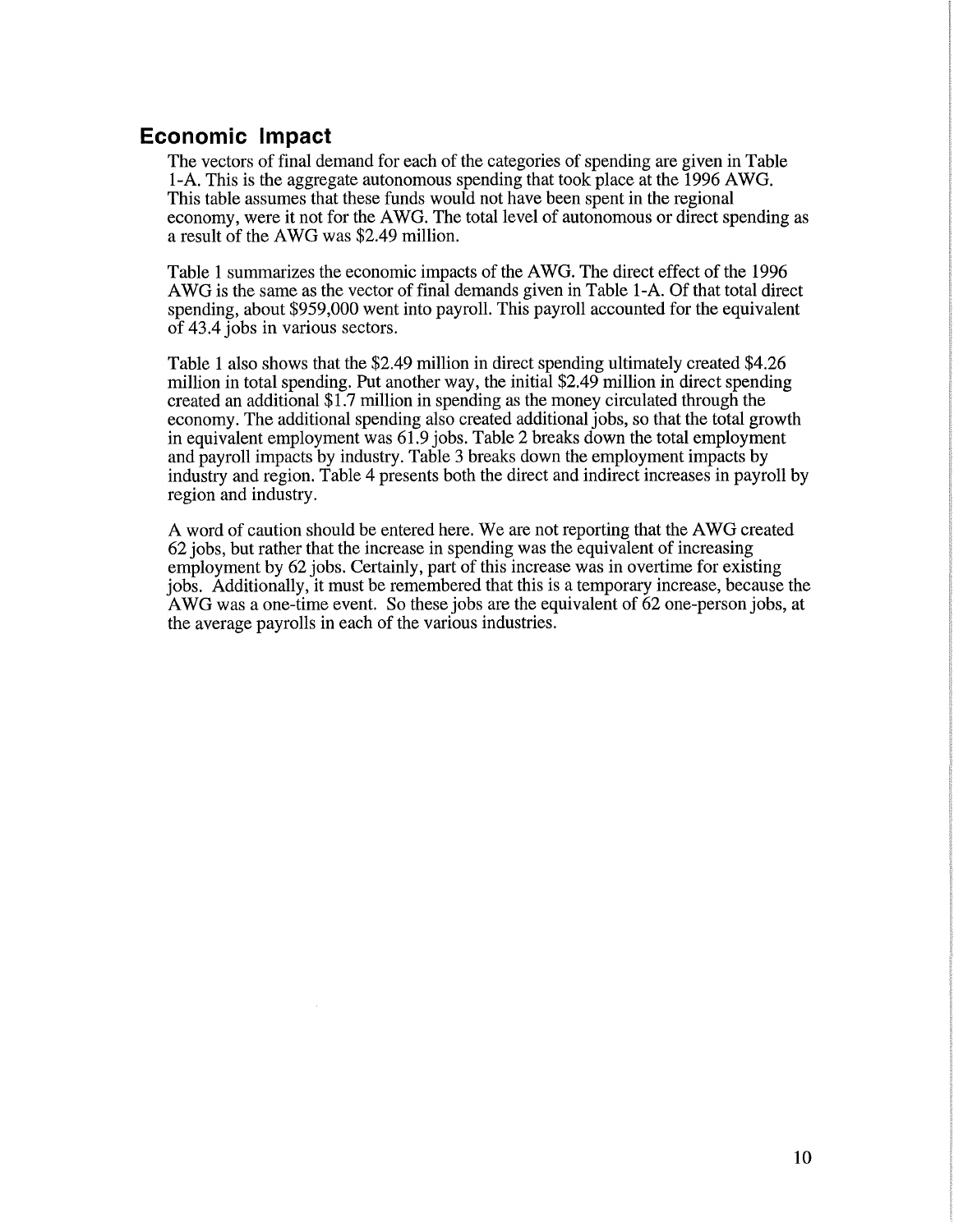TABLE 1-A

 $\hat{\mathcal{L}}$ 

Autonomous Spending At 1996 Arctic Winter Games, Eagle River, Alaska

|                               |                      | In-Kind   |             |           |  |  |  |
|-------------------------------|----------------------|-----------|-------------|-----------|--|--|--|
|                               | Expenditures<br>Host |           |             |           |  |  |  |
|                               | Society              | by Host   | Spending    | Total     |  |  |  |
|                               | <b>Budget</b>        | Society   | by Visitors | Spending  |  |  |  |
| I/O model Industries          | by sector            | by sector | by sector   | by Sector |  |  |  |
|                               |                      |           |             |           |  |  |  |
| Agriculture                   | 0                    | 0         | 0           | 0         |  |  |  |
| Forestry                      | 0                    | 0         | 0           | 0         |  |  |  |
| Fishing                       | 0                    | 0         | 0           | 0         |  |  |  |
| Petroleum (mining)            | 0                    | 0         | 0           | 0         |  |  |  |
| <b>Other Mining</b>           | 0                    | 0         | 0           | 0         |  |  |  |
| <b>New Construction</b>       | 509                  | 0         | 0           | 509       |  |  |  |
| Maintenance & Repair          | 783                  | 500       | 0           | 1283      |  |  |  |
| Food & Kindred Pdts           | 0                    | 0         | 0           | 0         |  |  |  |
| Paper & Allied Pdts           | 0                    | 0         | 0           | 0         |  |  |  |
| <b>Petroleum Processing</b>   | 0                    | 7500      | 0           | 7500      |  |  |  |
| Lumber & Wood Pdts            | 0                    | 5321      | 0           | 5321      |  |  |  |
| <b>Other Manufacturing</b>    | 72891                | 66800     | 0           | 139691    |  |  |  |
| Railroads                     | 0                    | 0         | 0           | 0         |  |  |  |
| Local & Urban Transit         | 0                    | 0         | 10339.56    | 10339.56  |  |  |  |
| Motor Freight & Wrhs          | 0                    | 1000      | 0           | 1000      |  |  |  |
| <b>Water Transport</b>        | 0                    | 0         | 0           | 0         |  |  |  |
| Air Transport                 | 0                    | 5500      | 0           | 5500      |  |  |  |
| Pipelines                     | 0                    | 0         | 0           | 0         |  |  |  |
| Transportation Serv.          | 3790                 | 0         | 0           | 3790      |  |  |  |
| Communication                 | 13626                | 117200    | 0           | 130826    |  |  |  |
| <b>Utilities</b>              | 3047                 | 0         | 0           | 3047      |  |  |  |
| <b>Wholesale Trade</b>        | 29307                | 95200     | 0           | 124507    |  |  |  |
| <b>Retain Trade</b>           | 262563               | 18110     | 212778.77   | 493451.77 |  |  |  |
| Finance                       | 0                    | 0         | 0           | 0         |  |  |  |
| Insurance                     | 20511                | 0         | 0           | 20511     |  |  |  |
| Hotels & Lodging              | 0                    | 0         | 101621.52   | 101621.52 |  |  |  |
| <b>Business Services</b>      | 208498               | 204750    | 0           | 413248    |  |  |  |
| <b>Personal Services</b>      | 51992                | 0         | 118198.13   | 170190.13 |  |  |  |
| Eating & Drinking             | 206158               | 44150     | 190049.63   | 440357.63 |  |  |  |
| <b>Health Services</b>        | 2489                 | 3850      | 0           | 6339      |  |  |  |
| Misc. Services                | 28957                | 9345      | 0           | 38302     |  |  |  |
| Fed. Govt.                    | 9494                 | 0         | 0           | 9494      |  |  |  |
| State & Local Govt            | 0                    | 5159      | 2383.92     | 7542.92   |  |  |  |
| Households                    | 356885               | 0         | 0           | 356885    |  |  |  |
| <b>State &amp; Local Govt</b> | 0                    | 0         | 0           | 0         |  |  |  |
|                               |                      |           |             |           |  |  |  |
|                               |                      |           |             |           |  |  |  |
| <b>Total Spending</b>         | 1271500              | 584385    | 635371.52   | 2491256.5 |  |  |  |

 $\ddot{\phantom{a}}$ 

 $\ddot{\phantom{a}}$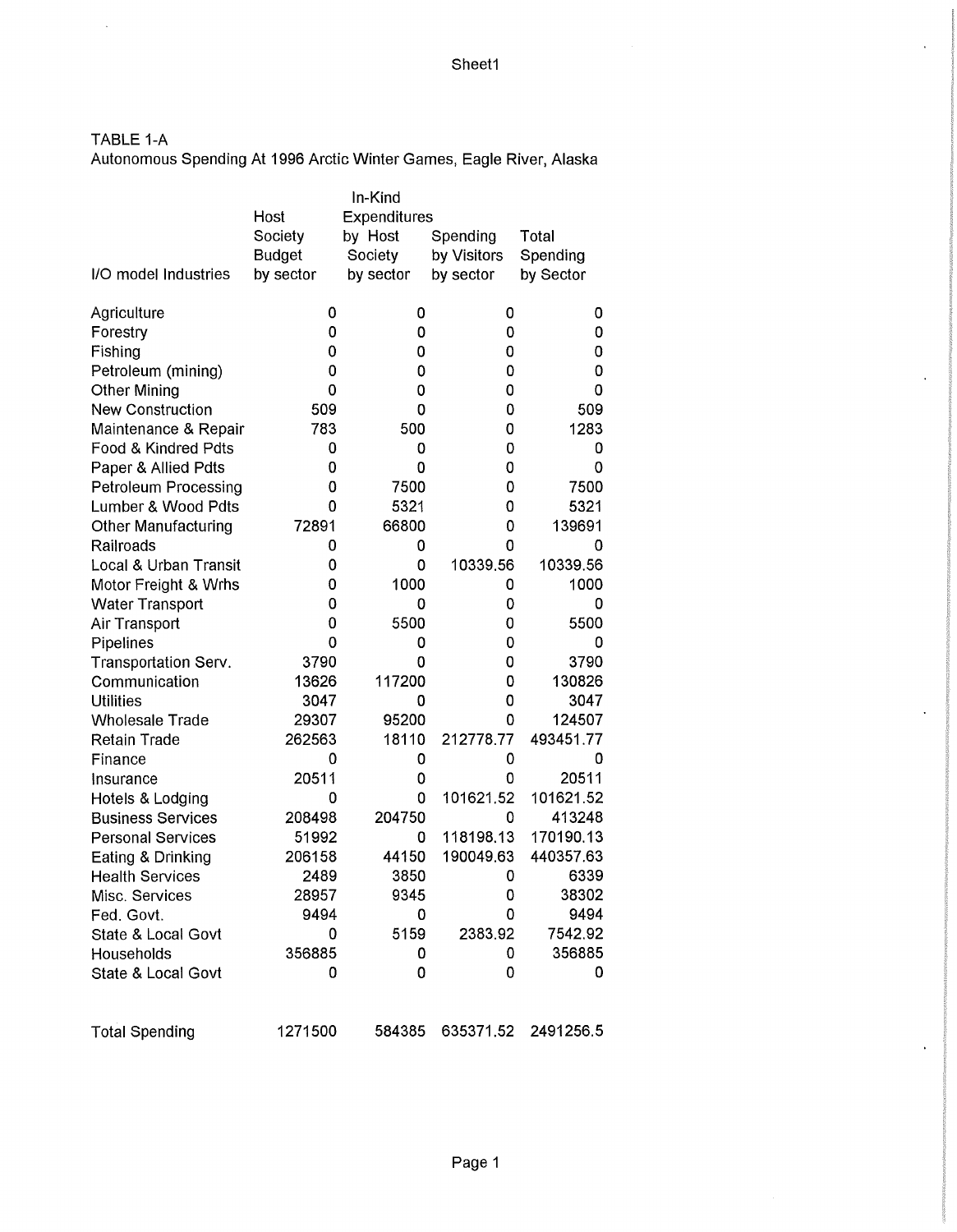#### **TABLE 1: SUMMARY**

|                                      | <b>STATE</b> | <b>SOUTH</b><br><b>EAST</b><br>ŧ | <b>SOUTH</b><br>CENTRAL<br>Ш | SOUTH<br>WEST<br>Ш | <b>NORTH</b><br>IV |  |  |  |  |  |
|--------------------------------------|--------------|----------------------------------|------------------------------|--------------------|--------------------|--|--|--|--|--|
| <b>DIRECT EFFECT</b>                 |              |                                  |                              |                    |                    |  |  |  |  |  |
| OUTPUT                               | \$2,491,257  | \$0                              | \$2,491,257                  | \$0                | \$0                |  |  |  |  |  |
| PAYROLL                              | \$958,754    | \$0                              | \$958,754                    | \$0                | \$0                |  |  |  |  |  |
| <b>EMPLOYMENT</b>                    | 43.4         | 0.0                              | 43.4                         | 0.0                | 0.0                |  |  |  |  |  |
| <b>TOTAL EFFECT</b>                  |              |                                  |                              |                    |                    |  |  |  |  |  |
| OUTPUT                               | \$4,257,642  | \$0                              | \$4,257,642                  | 30                 | \$0                |  |  |  |  |  |
| PAYROLL                              | \$1,428,064  | \$0                              | \$1,428,064                  | \$0                | \$0                |  |  |  |  |  |
| <b>EMPLOYMENT</b>                    | 61.9         | 0.0                              | 61.9                         | 0.0                | 0.0                |  |  |  |  |  |
| INDIRECT/INDUCED EFFECT              |              |                                  |                              |                    |                    |  |  |  |  |  |
| <b>OUTPUT</b>                        | \$1,766,385  | \$0                              | \$1,766,385                  | \$0                | \$0                |  |  |  |  |  |
| PAYROLL                              | \$469,310    | \$0                              | \$469,310                    | \$0                | \$0                |  |  |  |  |  |
| <b>EMPLOYMENT</b>                    | 18.4         | 0.0                              | 18.4                         | 0.0                | 0.0                |  |  |  |  |  |
| DIRECT EFFECT MULTIPLIERS (BEA DEF.) |              |                                  |                              |                    |                    |  |  |  |  |  |
| OUTPUT                               | 171          | 0.00                             | 1.71                         | 0.00               | 0.00               |  |  |  |  |  |
| PAYROLL                              | 149          | 0.00                             | 1.49                         | 0.00               | 0.00               |  |  |  |  |  |
| <b>EMPLOYMENT</b>                    | 142          | 0.00                             | 1.42                         | 0.00               | 0.00               |  |  |  |  |  |
| FINAL DEMAND MULTIPLIERS (BEA DEF.)  |              |                                  |                              |                    |                    |  |  |  |  |  |
| OUTPUT                               | \$1.71       | \$0.00                           | \$1.71                       | \$0.00             | \$0.00             |  |  |  |  |  |
| <b>PAYROLL</b>                       | \$0.57       | \$0.00                           | \$0.57                       | \$0.00             | \$0.00             |  |  |  |  |  |
| <b>EMPLOYMENT</b>                    | 24.83        | 0.00                             | 24.83                        | 0.00               | 0.00               |  |  |  |  |  |

NOTES:

 $\hat{\mathcal{A}}$ 

Final Demand Multipliers:

Total dollar change for each additional dollar of output delivered to final demand

Total change in number of jobs for each additional million \$ of output delivered to final demand

 $\mathbf 1$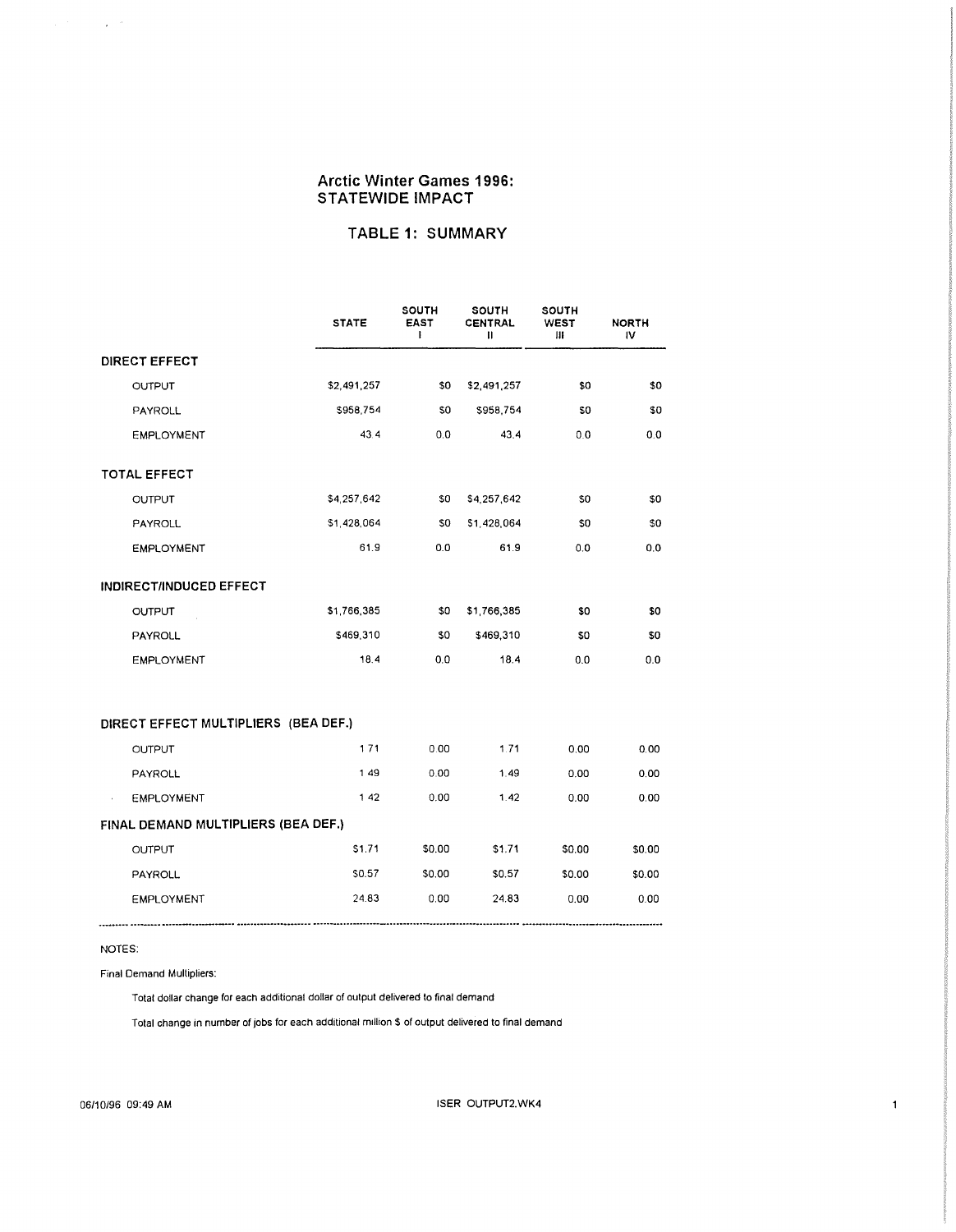## TABLE 2: SUMMARY INDUSTRY DETAIL

| INDUSTRY                                  |                | <b>EMPLOYMENT</b> | <b>PAYROLL</b> | <b>OUTPUT</b>     |
|-------------------------------------------|----------------|-------------------|----------------|-------------------|
| Total                                     |                | 61.9              | \$1,428,064    | \$4,257,642       |
| <b>Agriculture and AFF Services</b>       | 1              | 0.1               | \$994          | \$3,618           |
| Forestry                                  | $\overline{2}$ | 0.0               | \$85           | \$407             |
| <b>Fishing</b>                            | 3              | 0.0               | \$428          | \$2,043           |
| <b>Crude Petroleum and Natural Gas</b>    | 4              | 0.1               | \$7,461        | \$80,444          |
| Other Mining                              | 5              | 0.1               | \$6,364        | \$19,468          |
| <b>New Construction</b>                   | 6              | 0.0               | \$130          | \$510             |
| <b>Maintenance and Repair</b>             | 7              | 1.2               | \$52,308       | \$122,360         |
| <b>Food and Kindred Products</b>          | 8              | 0.1               | \$1,849        | \$12,642          |
| <b>Paper and Allied Products</b>          | 9              | 0.0               | \$145          | \$907             |
| <b>Chemicals and Petroleum Processing</b> | 10             | 0.1               | \$4.641        | \$114,973         |
| <b>Lumber and Wood Products</b>           | 11             | 0.0               | ÷<br>\$1,179   | \$7,619           |
| <b>Other Manufacturing</b>                | 12             | 1.4               | \$41,231       | \$167,458         |
| <b>Railroads</b>                          | 13             | 0.0               | \$2,132        | \$8,299           |
| <b>Local and Interurban Transit</b>       | 14             | 0.3               | \$3,830        | \$14,904          |
| <b>Motor Freight and Warehousing</b>      | 15             | 0.1               | \$4,007        | \$15,593          |
| <b>Water Transportation</b>               | 16             | 0.0               | \$1,355        | \$5,274           |
| <b>Air Transportation</b>                 | 17             | 0.4               | \$12,210       | \$47,516          |
| <b>Pipelines</b>                          | 18             | 0,0               | \$755          | \$2,938           |
| <b>Transportation Services</b>            | 19             | 0.1               | \$2,023        | \$7,872           |
| Communication                             | 20             | 1.1               | \$60,262       | \$216,100         |
| Electric, Gas, Water, and Sanitary        | 21             | 0.4               | \$18,638       | \$233,742         |
| <b>Wholesale Trade</b>                    | 22             | 2.2               | \$71,650       | \$184,707         |
| Retail Trade                              | 23             | 17.7              | \$299,790      | \$638,382         |
| Finance                                   | 24             | 0.8               | \$21,049       | \$53,547          |
| Insurance                                 | 25             | 1.0               | \$16,650       | \$39,680          |
| <b>Real Estate</b>                        | 26             | 0.2               | \$4,593        | \$341,567         |
| Hotels, Lodging, Amusements               | 27             | 6.5               | \$135,908      | \$447,031         |
| <b>Personal Services</b>                  | 28             | 6.5               | \$90,080       | \$191,724         |
| <b>Business Services</b>                  | 29             | 11.9              | \$300,580      | \$580,922         |
| <b>Eating and Drinking</b>                | 30             | 1.9               | \$31,753       | \$107,664         |
| <b>Health Services</b>                    | 31             | 2.1               | \$57,724       | \$102,251         |
| <b>Miscellaneous Services</b>             | 32             | 1.7               | \$36,295       | \$101,592         |
| <b>Federal Government Ent</b>             | 33             | 0.3               | \$8,826        | \$24,704          |
| <b>State &amp; Local Government Ent</b>   | 34             | 3.7               | \$128,323      | \$359,185         |
| Households                                | 35             | 0.0               | \$2,818        | <b>XXXXXXXXXX</b> |
| <b>State and Local Government</b>         | 36             | 0.0               | \$0            | \$0               |
| X <sub>2</sub>                            | 37             | 0.0               | \$0            | \$0               |
| X3                                        | 38             | 0.0               | \$0            | \$0               |
| X <sub>4</sub>                            | 39             | 0.0               | \$0            | \$0               |
| X <sub>5</sub>                            | 40             | 0.0               | \$0            | \$0               |

 $\mathcal{A}^{\mathcal{A}}_{\mathcal{A}}$  ,  $\mathcal{A}^{\mathcal{A}}_{\mathcal{A}}$ 

06/10/96 09:49 AM **ISER OUTPUT2.WK4** 

 $\mathbf{1}$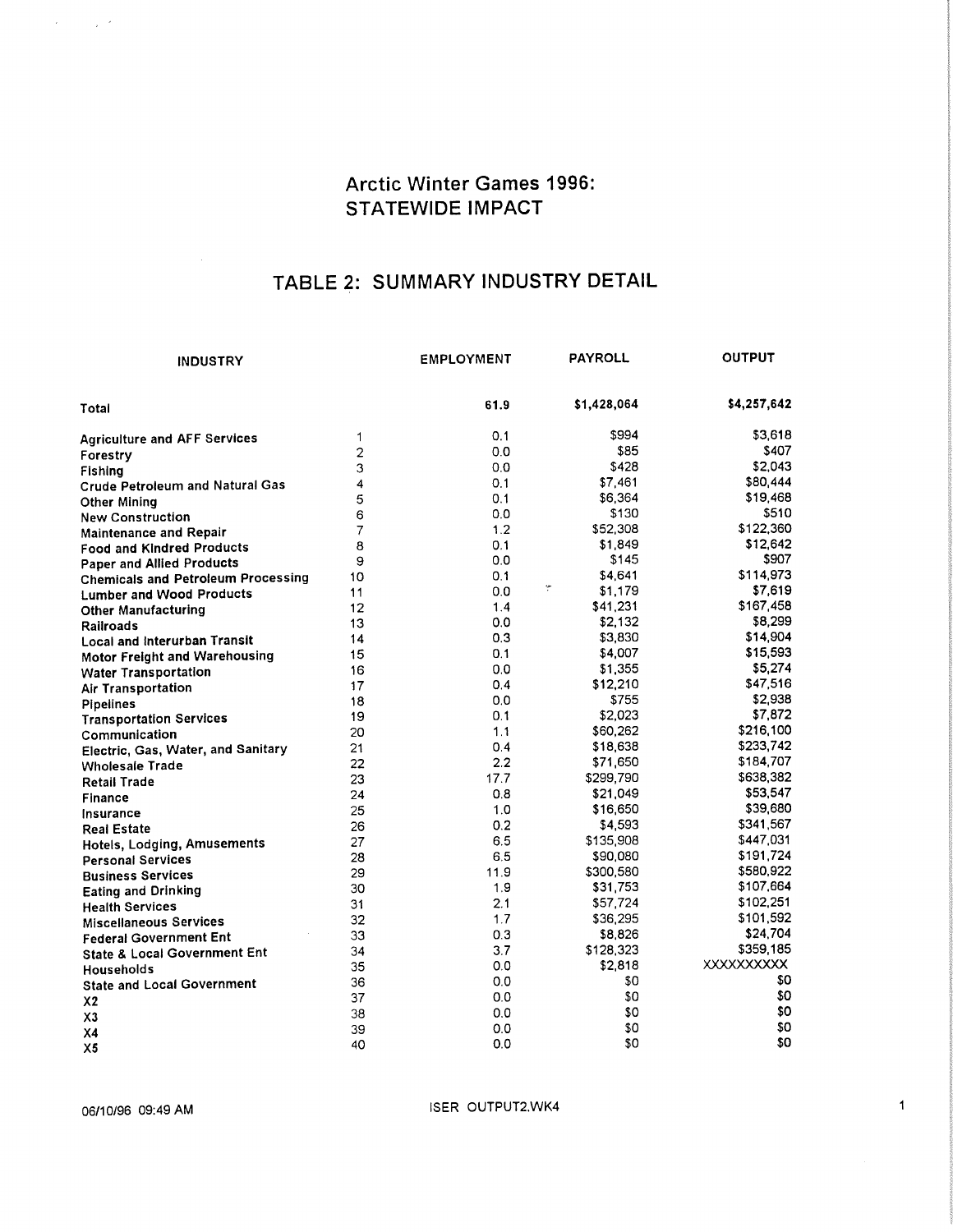#### TABLE 3: EMPLOYMENT BY REGION

 $\sim$ 

TOTAL EMPLOYMENT **EXAMPLOYMENT** DIRECT EMPLOYMENT

 $\mathcal{L}$ 

 $\mathbf 1$ 

|                                          |    | <b>STATE</b><br><b>TOTAL</b> | <b>SOUTH</b><br><b>EAST</b> | SOUTH<br>CENTRAL<br>$\mathbf{u}$ | SOUTH<br><b>WEST</b><br>Ш | <b>NORTH</b><br>1V | <b>STATE</b><br><b>TOTAL</b> | SOUTH<br><b>EAST</b> | <b>SOUTH</b><br><b>CENTRAL</b><br>₩ | <b>SOUTH</b><br><b>WEST</b><br>Ш | <b>NORTH</b><br>IV |
|------------------------------------------|----|------------------------------|-----------------------------|----------------------------------|---------------------------|--------------------|------------------------------|----------------------|-------------------------------------|----------------------------------|--------------------|
| Total                                    |    | 62                           | 0,0                         | 62                               | 0.0                       | 0.0                | 43.4                         | 0.0                  | 43.4                                | 0.0                              | 0,0                |
| <b>Agriculture and AFF Services</b>      | 1  | $\mathbf 0$                  | 0.0                         | 0                                | 0.0                       | 0.0                | 0.0                          | 0.0                  | 0.0                                 | 0.0                              | 0.0                |
| Forestry                                 | 2  | 0                            | 0.0                         | 0                                | 0.0                       | 0.0                | 0,0                          | 0.0                  | 0.0                                 | 0.0                              | 0.0                |
| Fishing                                  | 3  | O                            | 0.0                         | 0                                | 0.0                       | 0.0                | 0.0                          | 0.0                  | 0.0                                 | 0.0                              | 0.0                |
| <b>Crude Petroleum and Natural Gas</b>   | 4  | 0                            | 0.0                         | 0                                | 0.0                       | 0.0                | 0.0                          | 0.0                  | 0.0                                 | 0.0                              | 0.0                |
| <b>Other Mining</b>                      | 5  | O                            | 0.0                         | $\Omega$                         | 0.0                       | 0.0                | 0.0                          | 0.0                  | 0.0                                 | 0.0                              | 0.0                |
| <b>New Construction</b>                  | 6  | $\mathbf 0$                  | 0.0                         | 0                                | 0.0                       | 0.0                | 0.0                          | 0.0                  | 0.0                                 | 0.0                              | 0.0                |
| <b>Maintenance and Repair</b>            | 7  | 1                            | 0.0                         | 1                                | 0.0                       | 0.0                | 0.0                          | 0.0                  | 0.0                                 | 0.0                              | 0.0                |
| <b>Food and Kindred Products</b>         | 8  | 0                            | 0.0                         | 0                                | 0.0                       | 0.0                | 0.0                          | 0.0                  | 0.0                                 | 0.0                              | 0.0                |
| <b>Paper and Allied Products</b>         | 9  | O                            | 0.0                         | 0                                | 0.0                       | 0.0                | 0.0                          | 0.0                  | 0.0                                 | 0.0                              | 0,0                |
| <b>Chemicals and Petroleum Processin</b> | 10 | $\mathbf 0$                  | 0.0                         | 0                                | 0.0                       | 0.0                | 0.0                          | 0.0                  | 0.0                                 | 0.0                              | 0.0                |
| <b>Lumber and Wood Products</b>          | 11 | 0                            | 0.0                         | 0                                | 0.0                       | 0.0                | 0.0                          | 0.0                  | 0.0                                 | 0.0                              | 0.0                |
| <b>Other Manufacturing</b>               | 12 | 1                            | 0.0                         | 1                                | 0.0                       | 0.0                | 1.2                          | 0.0                  | 1.2                                 | 0.0                              | 0.0                |
| <b>Railroads</b>                         | 13 | O                            | 0.0                         | 0                                | 0.0                       | 0.0                | 0.0                          | 0.0                  | 0.0                                 | 0.0                              | 0.0                |
| <b>Local and Interurban Transit</b>      | 14 | $\mathbf 0$                  | 00                          | $\mathbf 0$                      | 0.0                       | 0.0                | 0.2                          | 0.0                  | 0.2                                 | 0.0                              | 0.0                |
| <b>Motor Freight and Warehousing</b>     | 15 | 0                            | 0.0                         | 0                                | 0.0                       | 0.0                | 0.0                          | 0.0                  | 0.0                                 | 0,0                              | 0.0                |
| <b>Water Transportation</b>              | 16 | $\mathbf o$                  | 0.0                         | 0                                | 0.0                       | 0.0                | 0,0                          | 0.0                  | 0.0                                 | 0.0                              | 0.0                |
| <b>Air Transportation</b>                | 17 | 0                            | 0.0                         | 0                                | 0.0                       | 0.0                | 0.0                          | 0.0                  | 0.0                                 | 0.0                              | 0.0                |
| <b>Pipelines</b>                         | 18 | 0                            | 0.0                         | 0                                | 0.0                       | 0.0                | 0.0                          | 0.0                  | 0.0                                 | 0.0                              | 0.0                |
| <b>Transportation Services</b>           | 19 | 0                            | 00                          | $\Omega$                         | 00                        | 0.0                | 0.0                          | 0.0                  | 0.0                                 | 0.0                              | 0.0                |
| Communication                            | 20 | 1                            | 0.0                         | 1                                | 0.0                       | 0.0                | 0.6                          | 0.0                  | 0.6                                 | 0.0                              | 0.0                |
| Electric, Gas, Water, and Sanitary       | 21 | 0                            | 0.0                         | 0                                | 0.0                       | 0.0                | 0.0                          | 0.0                  | 0.0                                 | 0.0                              | 0.0                |
| <b>Wholesale Trade</b>                   | 22 | $\overline{2}$               | 0.0                         | $\overline{c}$                   | 0.0                       | 0.0                | 1.5                          | 0.0                  | 1.5                                 | 0.0                              | 0.0                |
| <b>Retail Trade</b>                      | 23 | 18                           | 0.0                         | 18                               | 0.0                       | 0.0                | 13.7                         | 0.0                  | 13.7                                | 0,0                              | 0,0                |
| Finance                                  | 24 | 1                            | 0.0                         | 1                                | 0,0                       | 0.0                | 0.0                          | 0.0                  | 0.0                                 | 0.0                              | 0.0                |
| Insurance                                | 25 | 1                            | 0.0                         | 1                                | 0.0                       | 0.0                | 0.5                          | 0.0                  | 0.5                                 | 0.0                              | 0.0                |
| Real Estate                              | 26 | 0                            | 0.0                         | 0                                | 0.0                       | 0.0                | 0.1                          | 0.0                  | 0.1                                 | 0.0                              | 0.0                |
| <b>Hotels, Lodging, Amusements</b>       | 27 | 6                            | 0.0                         | 6                                | 0.0                       | 00                 | 6.0                          | 0.0                  | 6.0                                 | 0.0                              | 0.0                |
| Personal Services                        | 28 | 6                            | 0.0                         | 6                                | 0.0                       | 0.0                | 5.7                          | 0.0                  | 5.7                                 | 0.0                              | 0.0                |
| <b>Business Services</b>                 | 29 | 12                           | 00                          | 12                               | 0.0                       | 0.0                | 9.0                          | 0.0                  | 9.0                                 | 0.0                              | 0.0                |
| <b>Eating and Drinking</b>               | 30 | $\overline{2}$               | 0.0                         | $\overline{c}$                   | 0.0                       | 0.0                | 0.1                          | 0.0                  | 0.1                                 | 0.0                              | 0.0                |
| <b>Health Services</b>                   | 31 | $\overline{2}$               | 0.0                         | $\overline{c}$                   | 0.0                       | 0.0                | 0.8                          | 0.0                  | 0.8                                 | 0.0                              | 0.0                |
| <b>Miscellaneous Services</b>            | 32 | $\overline{2}$               | 0.0                         | $\overline{\mathbf{c}}$          | 0.0                       | 0.0                | 0.2                          | 0.0                  | 0.2                                 | 0.0                              | 0.0                |
| <b>Federal Government Ent</b>            | 33 | 0                            | 0.0                         | 0                                | 0.0                       | 0.0                | 0.1                          | 0.0                  | 0.1                                 | 0.0                              | 0.0                |
| <b>State &amp; Local Government Ent</b>  | 34 | 4                            | 0.0                         | 4                                | 0.0                       | 0.0                | 3.7                          | 0.0                  | 3.7                                 | 0.0                              | 0.0                |
| Households                               | 35 | 0                            | 0.0                         | 0                                | 0.0                       | 0.0                | 0.0                          | 0.0                  | 0.0                                 | 0.0                              | 0.0                |
| <b>State and Local Government</b>        | 36 | 0                            | 0.0                         | 0                                | 0.0                       | 0.0                | 0.0                          | 0.0                  | 0.0                                 | 0.0                              | 0.0                |
| X <sub>2</sub>                           | 37 | 0                            | 0.0                         | 0                                | 0.0                       | 0.0                | 0.0                          | 0.0                  | 0.0                                 | 0.0                              | 0.0                |
| X3                                       | 38 | 0                            | 0.0                         | 0                                | 0.0                       | 0.0                | 0.0                          | 0.0                  | 0.0                                 | 0.0                              | 0,0                |
| X <sub>4</sub>                           | 39 | ٥                            | 0.0                         | $\Omega$                         | 0.0                       | 0.0                | 0.0                          | 0.0                  | 0.0                                 | 00                               | 0.0                |
| X5                                       | 40 | o                            | 0.0                         | $\Omega$                         | 0.0                       | 0.0                | 0.0                          | 0.0                  | 0.0                                 | 00                               | 0.0                |

 $\Delta \sim 200$  km s  $^{-1}$  and  $\Delta \sim 10^{-1}$ 

 $\sim$   $\sim$